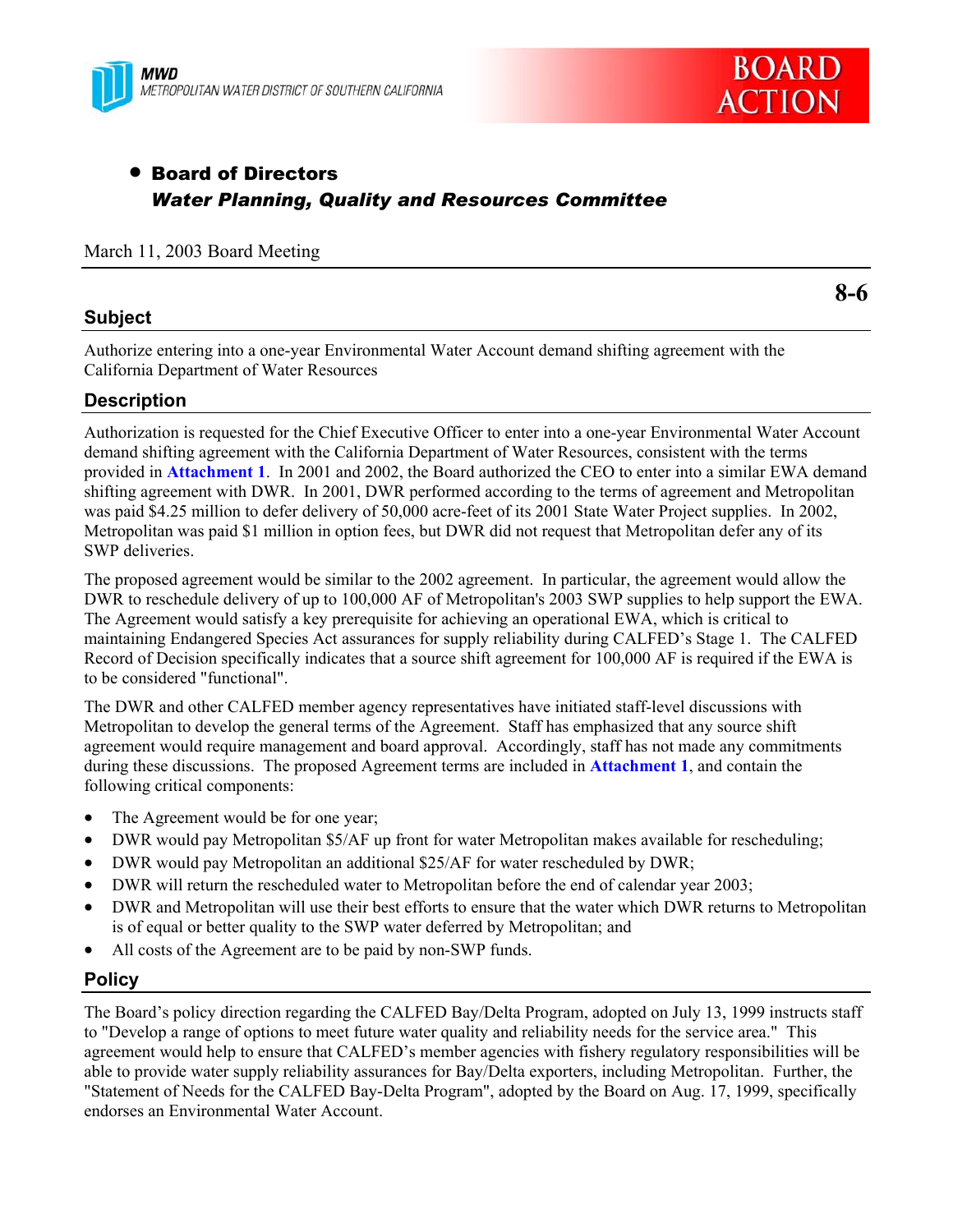# **California Environmental Quality Act (CEQA)**

### CEQA determination for Option #1:

Pursuant to the provisions of CEQA and the State CEQA Guidelines, DWR, acting as the Lead Agency, adopted a Negative Declaration (ND) entitled "Initial Study and Negative Declaration: Source Shifting Agreement with Metropolitan Water District of Southern California for the Environmental Water Account" on January 17, 2002, for the proposed agreement. In turn, Metropolitan, acting as a Responsible Agency adopted the Lead Agency's findings on the ND on February 12, 2002. Since that time, an Addendum to the ND was prepared on December 30, 2002, by the Lead Agency to document the proposed minor modifications to the approved project (see **Attachment 2**). The Lead Agency adopted the Addendum and approved the minor modifications on February 10, 2003. CEQA and the State CEQA Guidelines require the preparation of an addendum to a previously adopted ND if changes or additions are necessary but none of the conditions described in Section 15162 of the State CEQA Guidelines calling for the preparation of a subsequent ND have occurred (Section 15164 of the State CEQA Guidelines). Instead, the proposed modifications require only minor changes or additions to the evaluation in the previously adopted ND to make it adequate under CEQA. None of the proposed modifications alters the original determination by the Lead Agency. Metropolitan, as Responsible Agency under CEQA, is required to certify that it has reviewed and considered the information in the Addendum to the ND and adopt the Lead Agency's findings prior to approval of the formal terms and conditions for the proposed agreement. The environmental documentation is in **Attachment 2**.

The CEQA determination is: Review and consider information provided in the adopted 2003 Addendum to the ND and adopt the Lead Agency's findings related to the proposed agreement.

CEQA determination for Option #2:

None required

## **Board Options/Fiscal Impacts**

#### **Option #1**

Adopt the CEQA determination and authorize the CEO to enter into an EWA demand shifting agreement with DWR consistent with the terms in **Attachment 1**, and in form approved by the General Counsel. **Fiscal Impact:** As currently proposed, the Agreement could result in DWR paying Metropolitan \$30/AF of Metropolitan's SWP entitlement deliveries that are rescheduled to support the EWA. Assuming that 100,000 AF is rescheduled, DWR would pay Metropolitan \$3 million. The Agreement may result in minor increases in operational costs, which would be more than offset by the payments to Metropolitan.

#### **Option #2**

Do not authorize the CEO to enter into an EWA demand shifting agreement with DWR. **Fiscal Impact:** None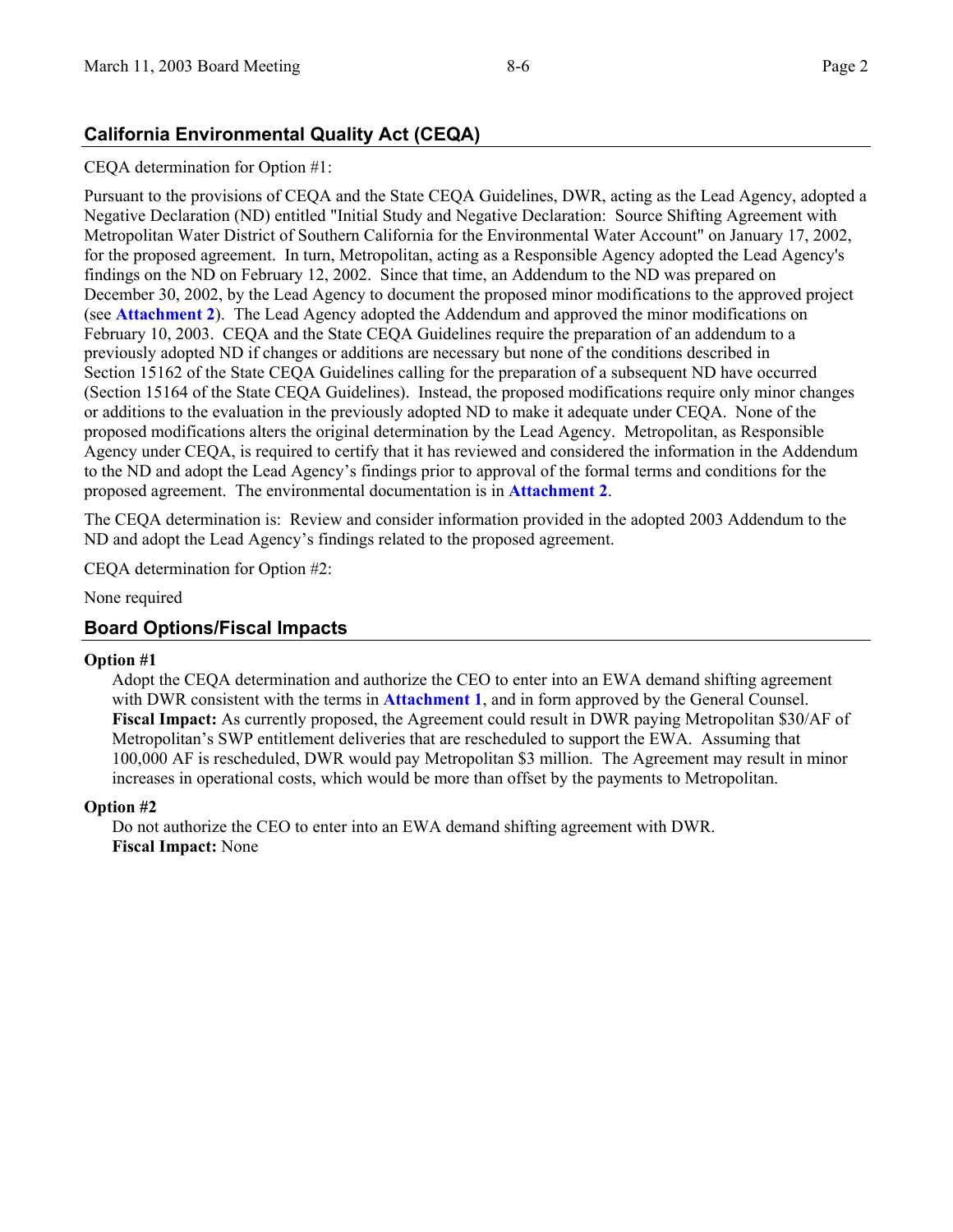## **Staff Recommendation**

Option #1

*Stephen N. Arakawa*  2/10/2003 ma *Date*

*Manager, Water Resource Management* 

スレス *Ronald R. Gastelum*  ĸ

*Chief Executive Officer* 

2/16/2003 *Date*

#### **Attachment 1 – Metropolitan/DWR Proposed EWA Agreement Terms**

**Attachment 2 – Addendum to the Negative Declaration for the Source Shifting Agreement With Metropolitan Water District of Southern California for the Environmental Water Account (SCH No. 2001111164)** 

BLA #1989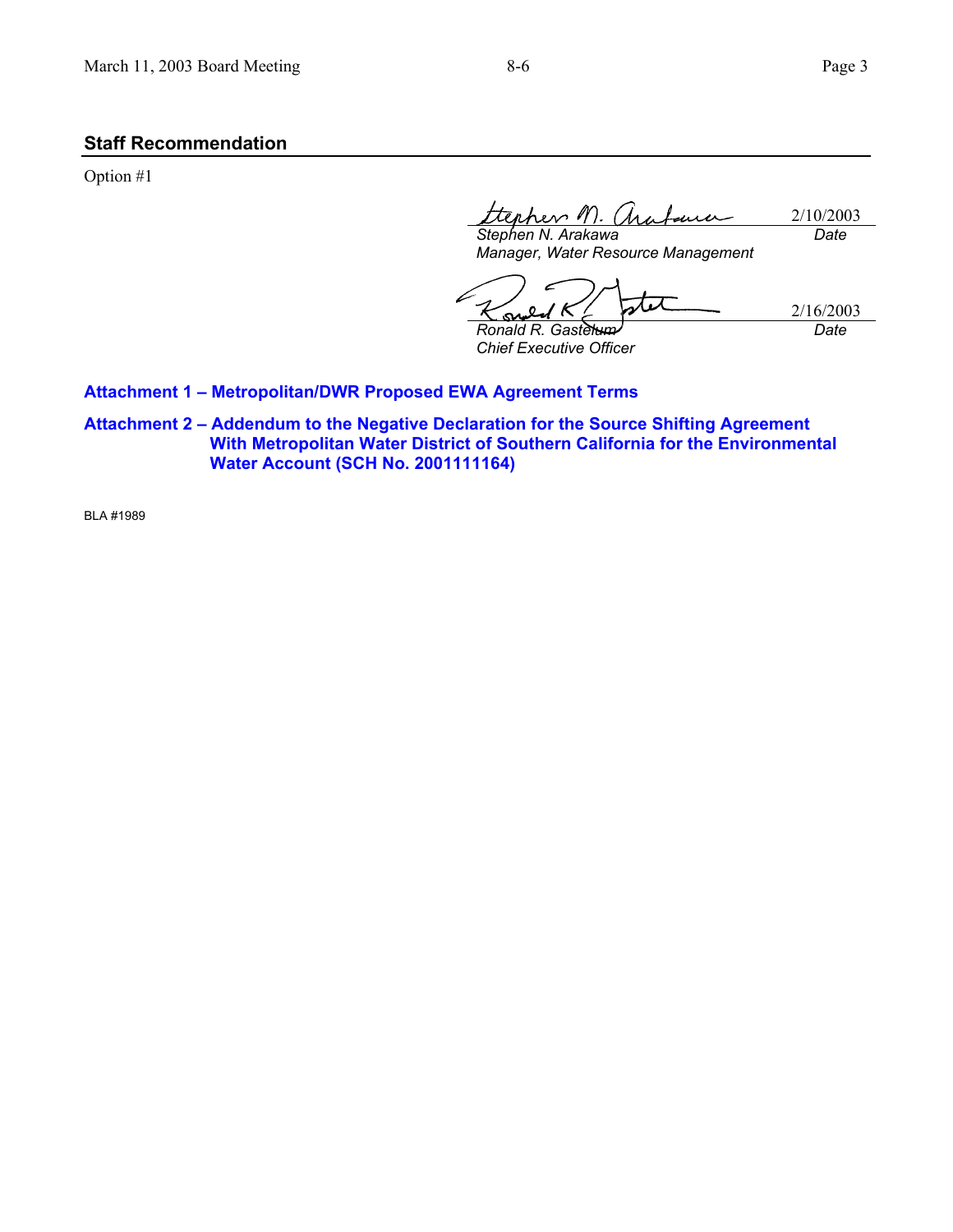$\Gamma$ 

 $\overline{\phantom{0}}$ 

| <b>METROPOLITAN/DWR PROPOSED EWA AGREEMENT TERMS</b> |                                         |                                                                                                                                                                                                                                                               |
|------------------------------------------------------|-----------------------------------------|---------------------------------------------------------------------------------------------------------------------------------------------------------------------------------------------------------------------------------------------------------------|
|                                                      | <b>Agreement Term</b>                   | <b>Description</b>                                                                                                                                                                                                                                            |
| 1.                                                   | Service Provided by<br>Metropolitan     | Shift the timing of Metropolitan's SWP deliveries to benefit fish.                                                                                                                                                                                            |
| 2.                                                   | Term                                    | One year.                                                                                                                                                                                                                                                     |
| 3 <sub>1</sub>                                       | Amount of Metropolitan<br>Water Shifted | A maximum of 100,000 AF                                                                                                                                                                                                                                       |
| 4.                                                   | Fees                                    | \$5/AF "Option Fee", \$25/AF "Shift Fee". If 100,000 AF is shifted, total fees are \$3 million.                                                                                                                                                               |
| 5.                                                   | Payback Schedule                        | Payback is due December 31, 2003.                                                                                                                                                                                                                             |
| 6.                                                   | <b>Water Quality</b>                    | Payback water is intended to be of equal or better quality. Metropolitan has the right to reschedule<br>payback supplies to protect water quality.                                                                                                            |
| 7 <sub>1</sub>                                       | <b>Incremental Costs</b>                | DWR agrees to recover any incremental costs (e.g. power-related) of implementing the EWA to the<br>SWP contractors.                                                                                                                                           |
| 8.                                                   | Third-Party Impacts                     | Metropolitan agrees to prepare its 2003 SWP delivery schedule based on conditions without<br>agreement. Agreement structured to not cause adverse impacts on allocation or delivery of<br>SWP water, including interruptible water, to other SWP contractors. |
| 9.                                                   | Funding                                 | To be derived from non-SWP sources.                                                                                                                                                                                                                           |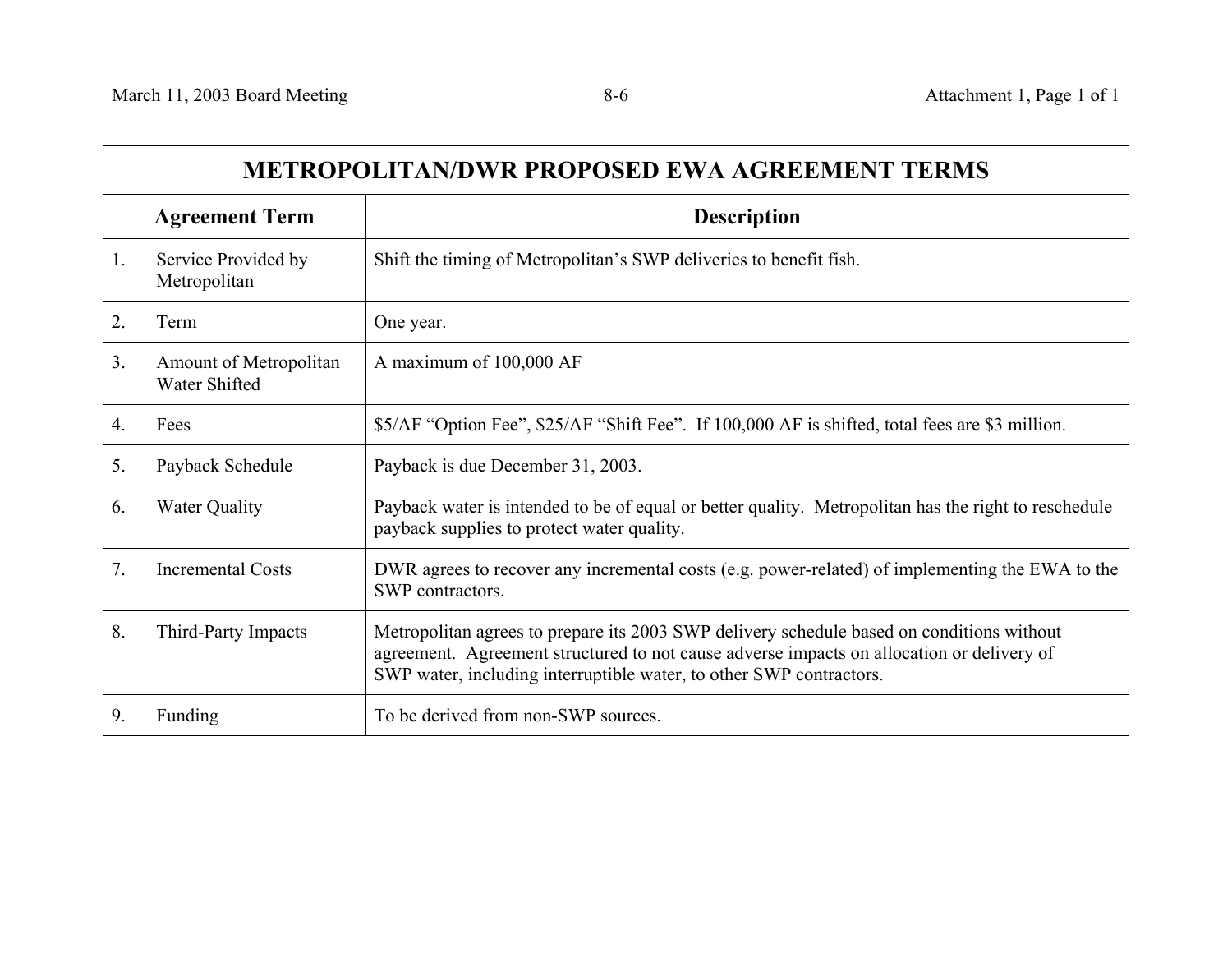### **ADDENDUM**

#### to the

## Negative Declaration for the Source Shifting Agreement with Metropolitan Water District of Southern California for the Environmental Water Account (SCH No. 2001111164)

**State of California** The Resources Agency **California Department of Water Restaurces** 

**February 5, 2003**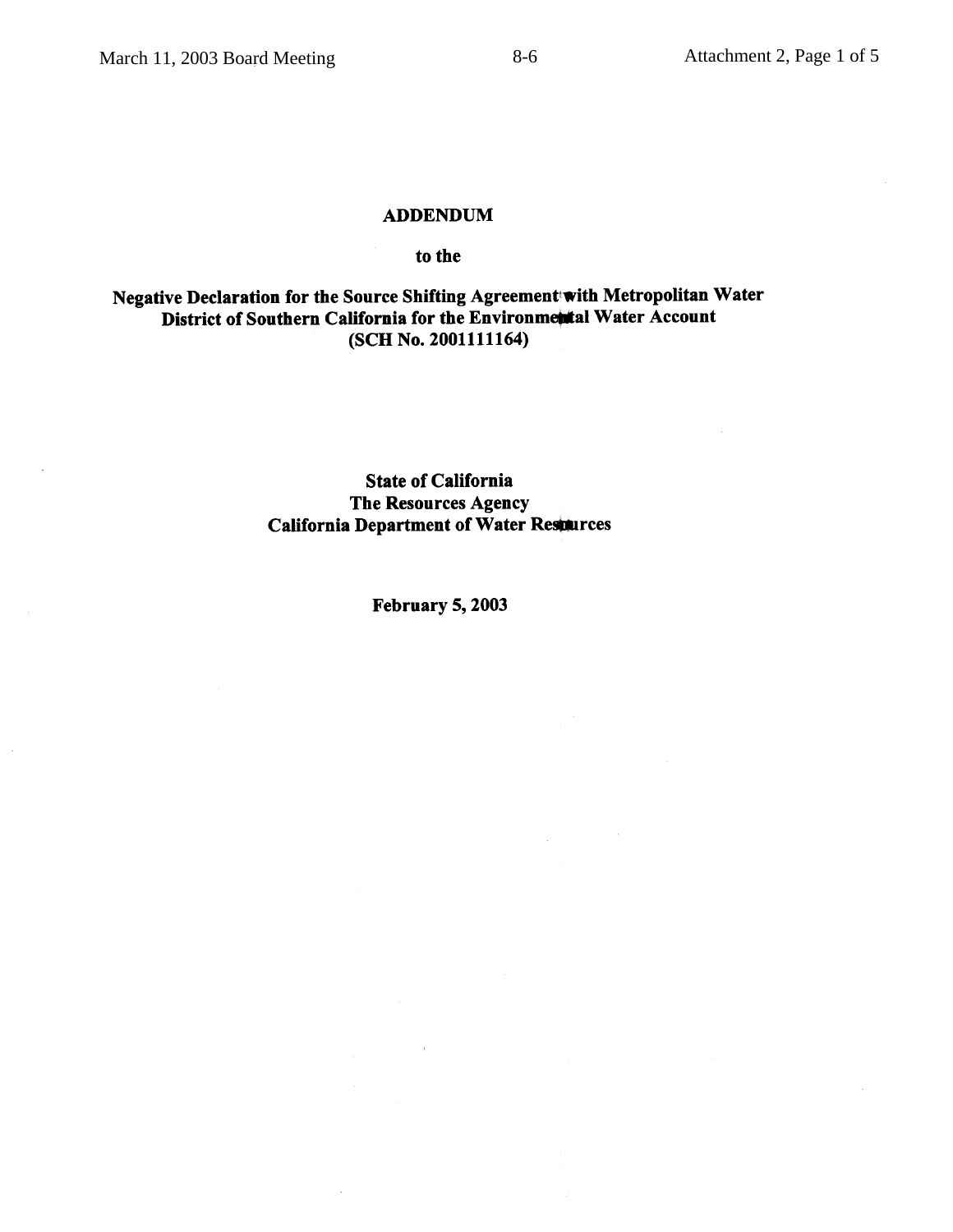## ADDENDUM TO THE NEGATIVE DECLARATION FOR THE SOURCE SHIFTING AGREEMENT WITH METROPOLITAN WATER DISTRICT OF SOUTHERN CALIFORNIA FOR THE ENVIRONMENTAL WATER ACCOUNT (SCH No. 2001111164)

 $8-6$ 

#### **Introduction**

On January 17, 2002 the California Department of Water Resources (DWR), as the lead state agency pursuant to the California Environmental Quality Act (CEQA), adopted and certified an Initial Study and Negative Declaration (SCH No. 2001111164) for a water source-shifting project with the Metropolitan Water District of Southern California (MWD) to make water available to the Environmental Water Account. After completing the Initial Study, Negative Declaration, and all other actions required by the California Environmental Quality Act and agency policy, DWR and MWD signed a contract to implement the source-shift project in 2002. The anticipated need for the source-shift project, however, did not materialize in 2002. Consequently, DWR and MWD did not initiate the project or any associated actions. DWR anticipates that the source-shift project may be needed in 2003 to make water available to the EWA and to meet the requirements of the CALFED Programmatic EIS/EIR and its Programmatic Record of Decision (ROD), adopted August 2000. Therefore, DWR and MWD intend to enter into additional agreements to implement the source-shift project in 2003. Although DWR discussed and analyzed this project in the Negative Declaration and Initial Study, the purpose of this Addendum is to provide additional details regarding the project, assure that there are no new environmental impacts excluded from environmental review, and to fully inform decision makers prior to signing agreements to implement a sourceshift project in 2003.

This addendum has been prepared in accordance with CEQA Guidelines §15164 "Addendum to an EIR or Negative Declaration." DWR has determined that the additional circumstances and new information currently available do not affect or change the impact of the approved project. The changes proposed for the source-shift project with MWD include only minor additions or technical changes to the original project description and none of the conditions indicated in CEQA Guidelines §15162 requiring preparation of a subsequent Negative Declaration or Environmental Impact Report, have occurred. Pursuant to CEQA Guidelines §15164(c) this addendum will be an attachment to DWR's Negative Declaration for the Source Shifting Agreement with Metropolitan Water District of Southern California for the Environmental Water Account (SCH No. 2001111164).

## **Project Description**

The project location, description, and other information contained in the Initial Study of the adopted Negative Declaration remains accurate except for the dates of implementation of the source-shift project. The dates for various parts of the project were planned to occur in 2002, but the time for performance of parts of the source-shift project will now be 2003. Other minor modifications to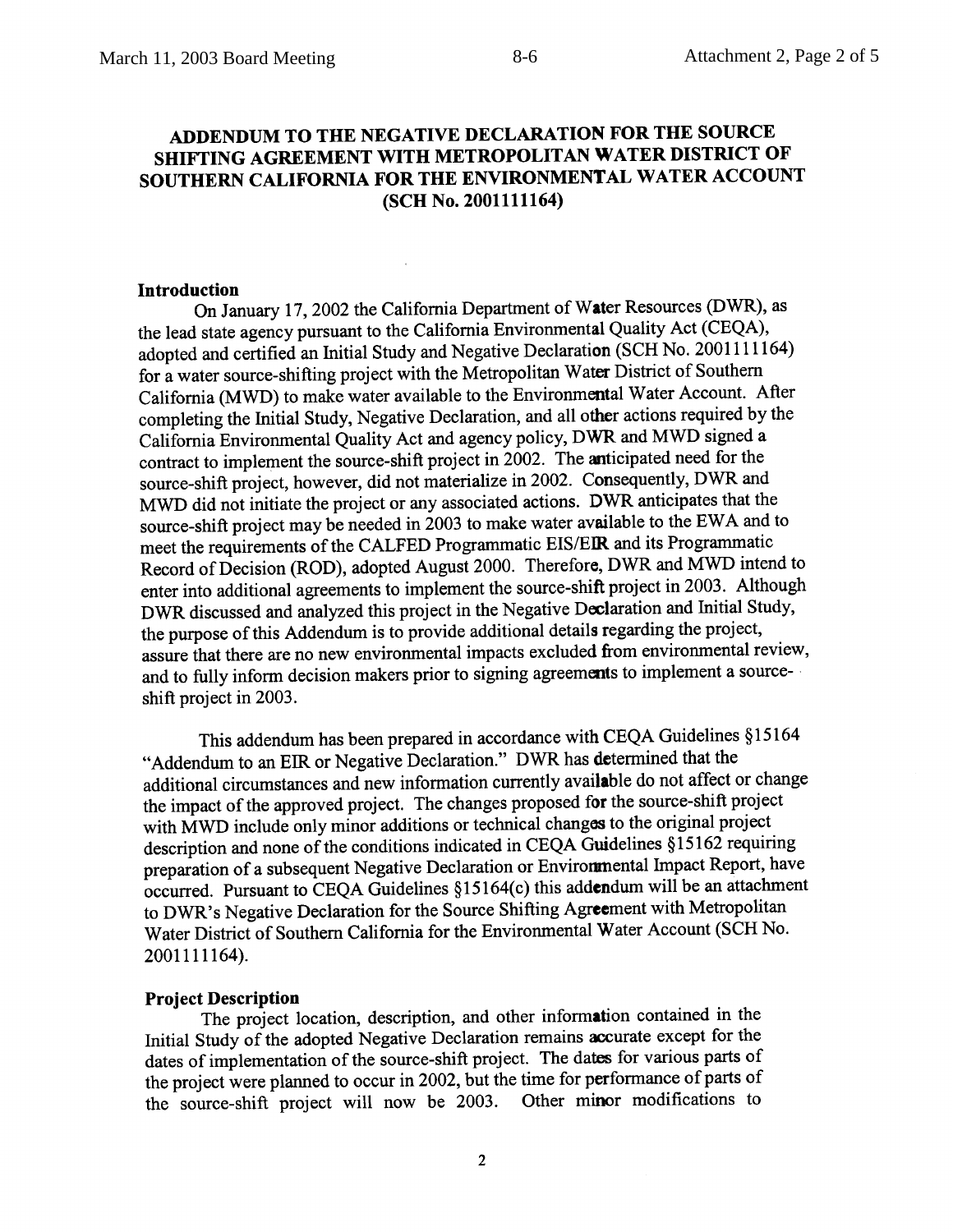information contained in the Initial Study and Negative Declaration are also available. These are:

- 1) The Initial Study and Negative Declaration described that the source-shifting would occur at a maximum rate of 25,000 acre-feet per month from January 1 through August 31, 2002. This source-shifting will now potentially occur from January 1 through August 31, 2003, and the maximum rate may be slightly higher than 25,000 acre-feet. DWR had determined that this will not cause any significant increase in identified impacts or any new environmental impacts.
- 2) If SWP allocation in 2003 is sufficient, an additional amount of water may be sourceshifted. This is identical to the project as described and planned for 2002, but the new dates for source-shifting of Additional Water will be in 2003.
- 3) The Initial Study and Negative Declaration described that DWR would return deferred Initial Water (the first 100,000 acre-feet source-shifted) by December 31, 2002. The payback date for source-shifted water will now be December 31, 2003.
- 4) If the source-shift project occurs in 2003, DWR will provide MWD with a preliminary water repayment schedule on May 1, 2003 and an updated water repayment schedule on September 15, 2003.
- 5) As indicated in the Initial Study and Negative Declaration, DWR will attempt to repay MWD with water of at least the same or better quality as the deferred water.
- 6) Any implementation details additional to those mentioned in items 1-6, where the date or year is stated in the Initial Study and Negative Declaration as 2002, should be advanced one calendar year in order to accurately reflect the currently devised implementation of the source-shift project during the 2003 water year.

## **Environmental Setting and Analysis of Impacts**

The original environmental documentation for this project included an Initial Study, CEQA Environmental Checklist, and Negative Declaration. The environmental impact analyses in these documents determined there would be no impacts or less-thansignificant impacts on all resource categories. The analysis envisioned implementation of the source-shift project in 2002, and consequently defined some analyses within that timeframe. Because the entire project is merely a small operational adjustment in the timing of water conveyance and delivery within the large SWP and MWD facilities network, however, the one-year delay in implementation does not change the impact analyses. The infrastructure of SWP and MWD facilities remains the same and there have been no major, new changes to the existing conditions of those facilities or the service areas of the SWP and MWD. Therefore, DWR has concluded that the analyses and conclusions in the Initial Study and Negative Declaration remain accurate and unchanged for the following resource categories: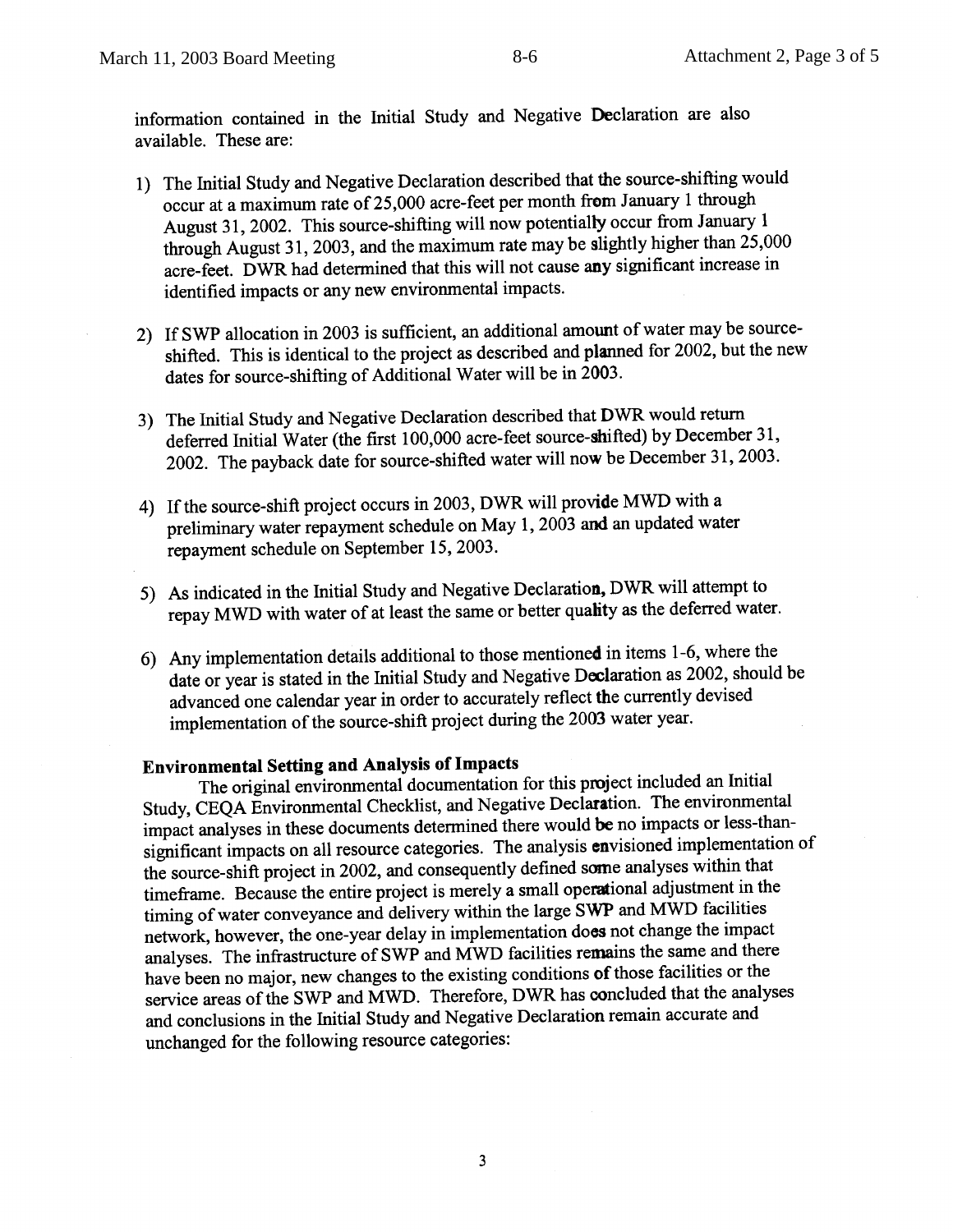Aesthetics **Agricultural Resources Air Quality Biological Resources Economic Impacts Energy and Power Environmental Justice** Geology and Soils **Indian Trust Assets Water Ouality** Land Use and Planning Population and Housing **Public Services** Recreation **Cumulative Effects** 

DWR has concluded that the water resources analysis should be modified. This section contained detailed information about conditions in 2001 and the 2002 water year. Several comments are included below to reflect the proposal to implement the sourceshift in 2003 rather than  $2002$ :

- 1) MWD's water delivery schedule was previously described and its request of 1.8 million acre-feet on October 1, 2001 was stated. MWD has requested 2.09 million acre-feet for calendar year 2003and on December 1, 2002 was allocated 402,300 acre-feet for calendar year 2003. Allocation for 2003 has initially been set at 20% by DWR, but this number is not final and is expected to increase.
- 2) Tables 1 and 2 of the Initial Study depicted hypothetical deferral and payback scenarios for a dry (50% allocation) and a wet (100% allocation) year. The scenarios suggested in the tables remain accurate and continue to be the planned implementation framework for the source shift project in 2003, although there may be some minor deviations in the quantities of water deferred and paid back in any particular month. This inherent flexibility of water operations was always a part of the project and an exact schedule for deferral and delivery of water in 2002 was never delineated. The project in 2003 will retain this flexibility, but will also remain within the established, intended parameters of the project as planned, but not implemented, in 2002.
- 3) Table 3 of the Initial Study provided information on the water storage capacity at surface and groundwater facilities. These numbers remain unchanged and there are no new facilities that have added capacity. MWD has continued to pursue additional groundwater banking opportunities such as with the Kern Delta Water Agency, but these projects are not complete. Furthermore, any additional water storage ability or facilities would only increase the flexibility and ease with which MWD and DWR could source-shift water.

 $\overline{4}$